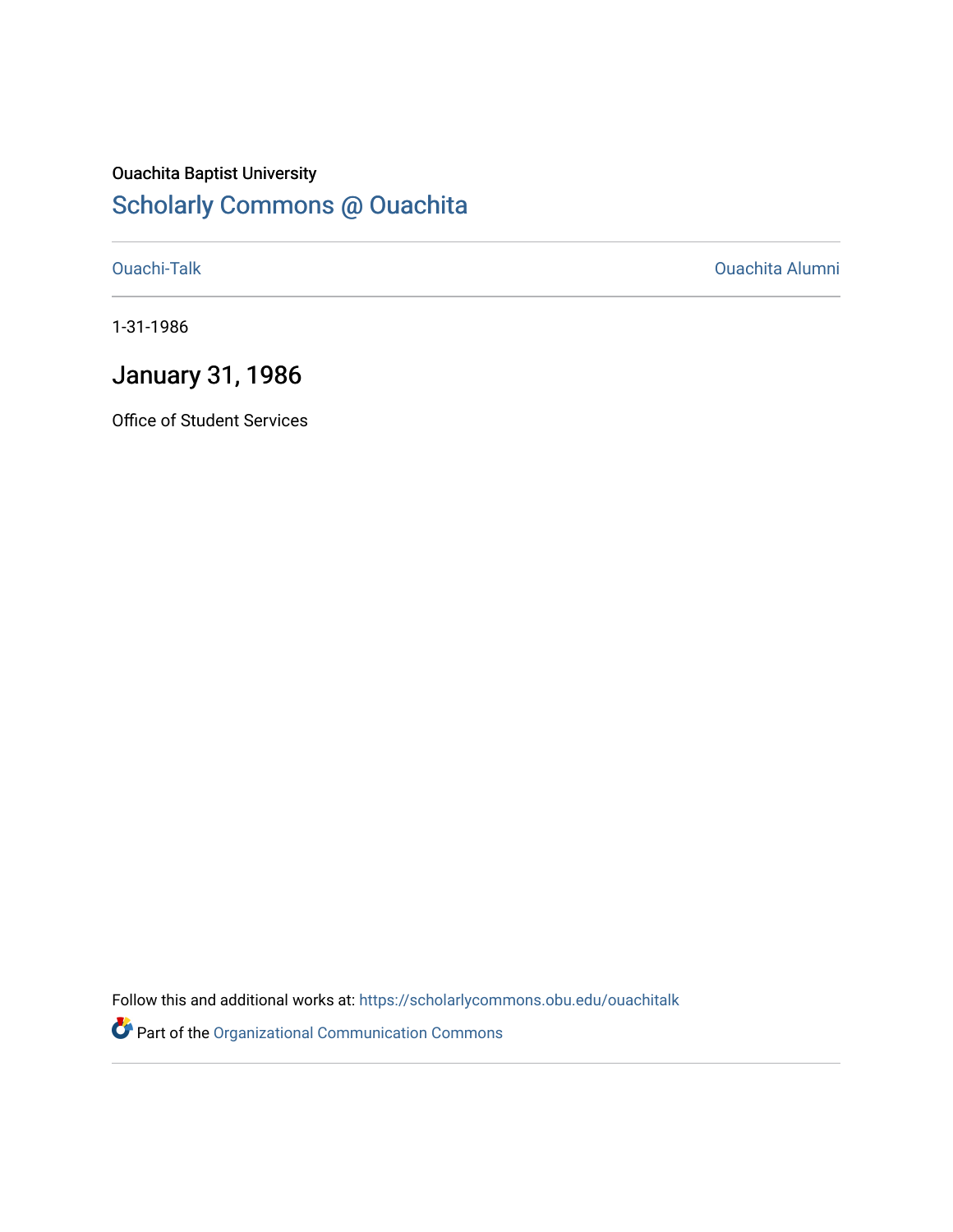## **A** *WEEKLY NEWSLETTER TO THE OUACHITA BAPTIST UNIVERSITY.*  FAMILY FROM THE OFFICE OF THE DEAN OF STUDENTS

PUACHI - TALK

Vol. IX, No. 20, Jan. 31, 1986

For Immediate Release

ARKADELPHIA--Students interested in receiving various scholarships and other financial aid supplements for the 1986-87 academic year are reminded of several important deadlines for submission of material.

The deadline for submitting academic scholarship application forms for both current students and incoming students at Ouachita for the 1986-87 academic year is March **1,** 1986. All current academic scholarship holders, with the exception of those with Scholastic · Excellence, Honor Graduate, Centennial, and Leadership. Scholarships, who wish to be reconsidered, and those current students without scholarships who desire to be considered, sshould file an application. Applications are available in the Financial Aid Office, Mitchell Hall.

May **1,** 1986 is the priority deadline date for receiving processed American College Testing Financial Statements results for the 1986-87 Family adademic code Arkansas :l plus other loans and grants. The ACT statement, based on the mailed year. The current package includes instructions, lists and forms needed to file for Pell Grants, State Scholarships, college work-study programs, family's 1985 United States tax return, should be to Iowa City, Iowa, no later than April **1,** 1986 processing and results being sent back to Ouachita May 1. for by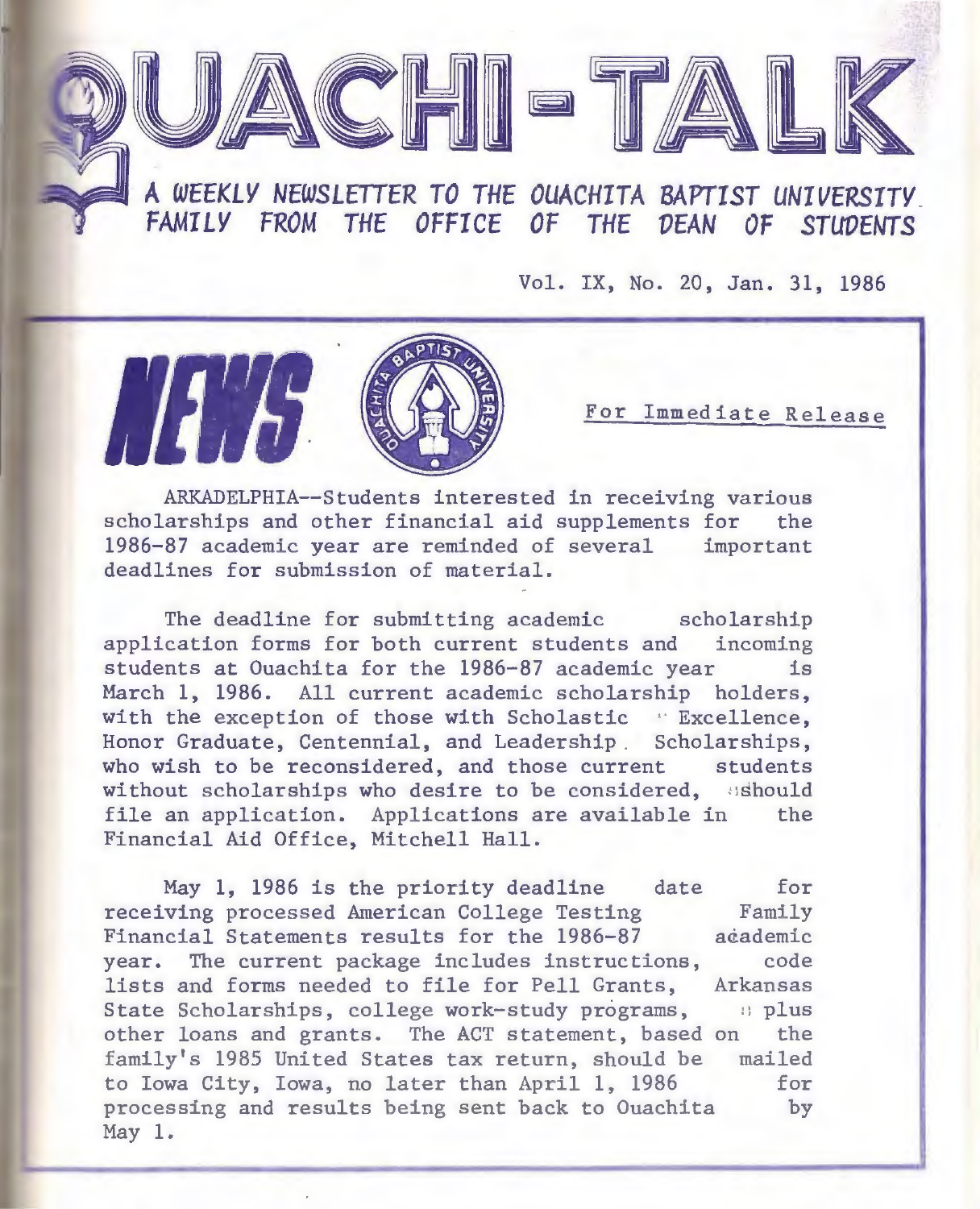## Arkansas Public Health .Scholarship

An Arkansas Public Health Scholarship in the amount of \$1000.00 is available for a student matriculating in the field of public health. Applicants must supply the following:

- 1. An official college transcript.
- 2. A letter of recommendation from one's major professor.
- 3. An explanation of 150 words or less including:
	- a. Your goals in the Public Health Field.
	- b. Why you want the APHA Scholarship.
	- c. Any past public health experience.
- 4. A statement of financial need.

Applications are available in the Financial Aid Office.

Deadline is March 15, 1986.

Graduating Seniors  $-$  In fields related to training

children with special needs.

Scholarship grants up to \$3000.00 are available for graduate work in the following areas:

> Mental Health Mental Retardation Speech Therapy Exceptional Children Remedial Reading Other related fields at the Committees discretion.

Directions for applying at the Student Aid Office.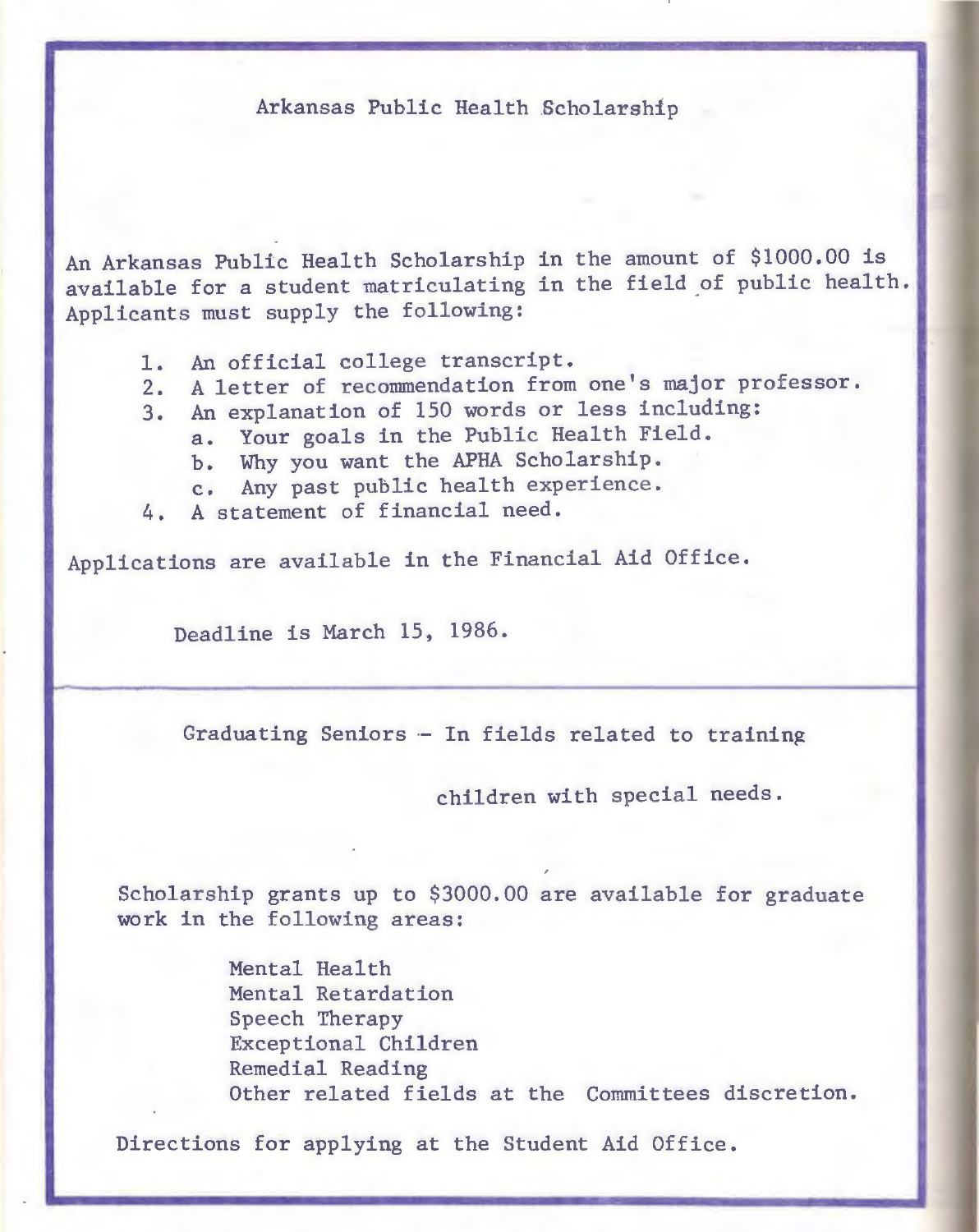Steve Archer, a contemporary Chris tian music vocalist, will perform<br>in concert at OBU on Saturday, in concert at  $OBU$  on Feb. 8, at 6:30 p.m. in Mitchell **Ball Auditorium.** The concert is<br>sponsored by the Quachita Student sponsored by the Ouachita Entertainment and Lecture Fund. Tickets are \$4 for OBU · students, £aculty and staff; \$5 for members of church groups; and \$6 for the general public. All seating is reserved.

Archer, a native of southern California, performed with his brothers and sister in a group known as the Archers, which was one of the first ensembles to perform what was later to be known as contemporary Christian music. The group toured extensively poth in the United States and abroad and performed once for President and Mrs. Jimmy Carter at the White House. Television credits for the group came from appearances on the Mike Douglas Show and the Jerry Lewis Telethon.

In 1980, the group participated in<br>a project known as "The Lord's a project known as "The Prayer," a musical written by Reba Rambo and Dony McGuire. The song earned the group a Grammy Award and an appearance on The Grammy Award Telecast. The following year they were again asked to appear on the show as their album "Spreadin' Like Wildfire" was nominated. After 13 years and eight albums with The Archers, Steve embarked on his solo career in 1982 with the release of his first solo album entitled "Solo." His second album entitled "Through His Eyes" saw the title song jump to the number one slot on the contemporary Christian music chart. Recently, Archer released his third album entitled "Action" featuring a duet with Marilyn McCoo called "Safe."

Rev. C.D. Edwards, pastor of St. John Baptist Church of Little Rock, will be speaking in Chapel this week on Feb. 4.



Agape will hold tryouts for all male parts Tuesday, Feb. 4 from  $7:30 \text{ pm} - 9:30 \text{ pm}$ and Thursday, Feb. 6 from 8:00 pm- lO:OOpm in Berry Chapel.





Students planning to travel for Spring Break } should take advantage of the price wars of the *various* airlines. For more imformation contact Travel Plus at 246-8079 or Small World Travel at 246-6756.